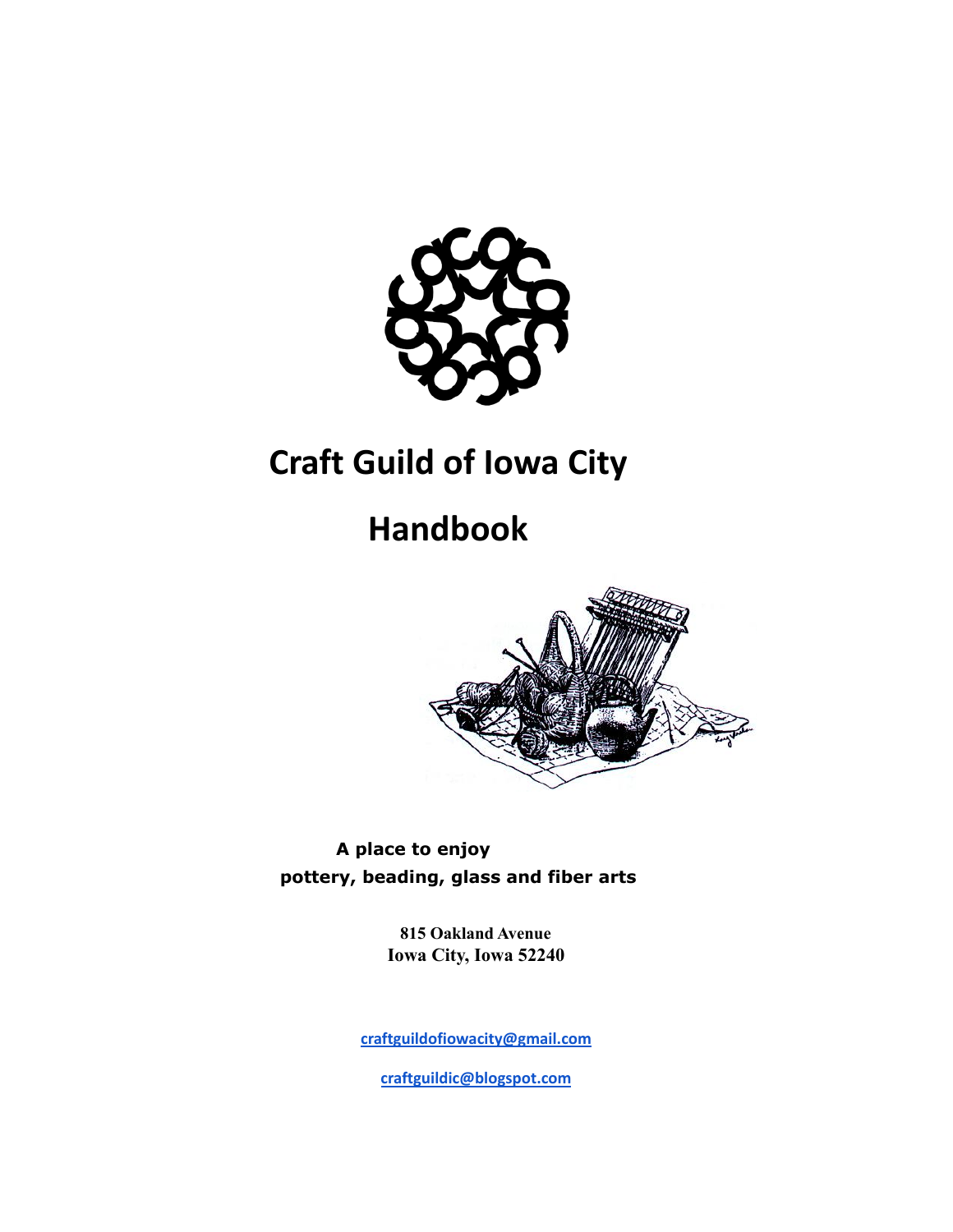#### Revised 11/2008

The Craft Guild of Iowa City is a non-profit organization which promotes interest in crafts and provides an opportunity for creative development in the following areas: knitting, glass arts, pottery, quilting, spinning, and weaving and basketry. New groups may be organized by eight or more active members with the approval of the governing board. Classes and instruction are offered by all groups except glass arts. It is recommended that Guild members belong to not more than three groups, but may join a fourth group with the consent of that group's Chair. We operate under the guild concept, in that we are a working group and recognize our responsibilities to make it a viable, ongoing organization by giving of our time, talents, and knowledge.

The Craft Guild is governed by a Board composed of elected and appointed officers. These officers include President, Vice President, Treasurer, Secretary, and all group Chairs. Board meetings are held on a monthly basis (first Tuesday of the month or as scheduled) at the Guild House. All Guild members are welcome and urged to attend these meetings.

Membership in the Craft Guild is open to men and women over the age of eighteen. There are three types of annual membership. An **Active** member enjoys full participation in groups and full use of the facilities. Dues are \$70.00 for a full year, September 1 to August 31. A **Family** membership is available for an **Active** member and his or her immediate family, living at the same address. A **Junior** member, age 12-18, must be sponsored by a parent or guardian who is an active member and must be accompanied by that adult at all times. Each additional family member pays an annual dues of \$35. **Honorary** members are chosen by the Board in recognition of outstanding contributions to the Craft Guild. **Honorary** members do not pay dues, but enjoy Guild privileges as determined by the Board.

**Affiliate** members are non-guild members receiving instruction offered by a group of the Guild. The **Affiliate** membership extends only for the duration of the instruction. **Affiliate** members are not entitled to Guild privileges and must be supervised by an active Guild member whenever they are in the Guild House.

Craft Guild workshops may be opened to non-members at an additional fee if space is available; by doing this, we can introduce the Guild to nonmembers and hope they become interested in joining. The workshop fee will vary according to the guest instructor fee and cost of materials. The money collected will go to the treasury of the group sponsoring the workshop.

Newsletters are printed and sent via email or post to all Guild members in June, August, October, December, February, and April. Members having items to contribute should contact the Newsletter Editor. Newsletter deadlines are Wednesday noon following Board meetings of the above listed months. General Craft Guild events include an Open House (September), exhibits, demonstrations, workshops, and a spring potluck meeting (May) which includes annual reports, the election of general Board officers, and other Guild activities.

The house at 815 Oakland is owned by the Craft Guild and is provided for the use of all active members during the year. The house is used for scheduled meetings and on an individual basis when use does not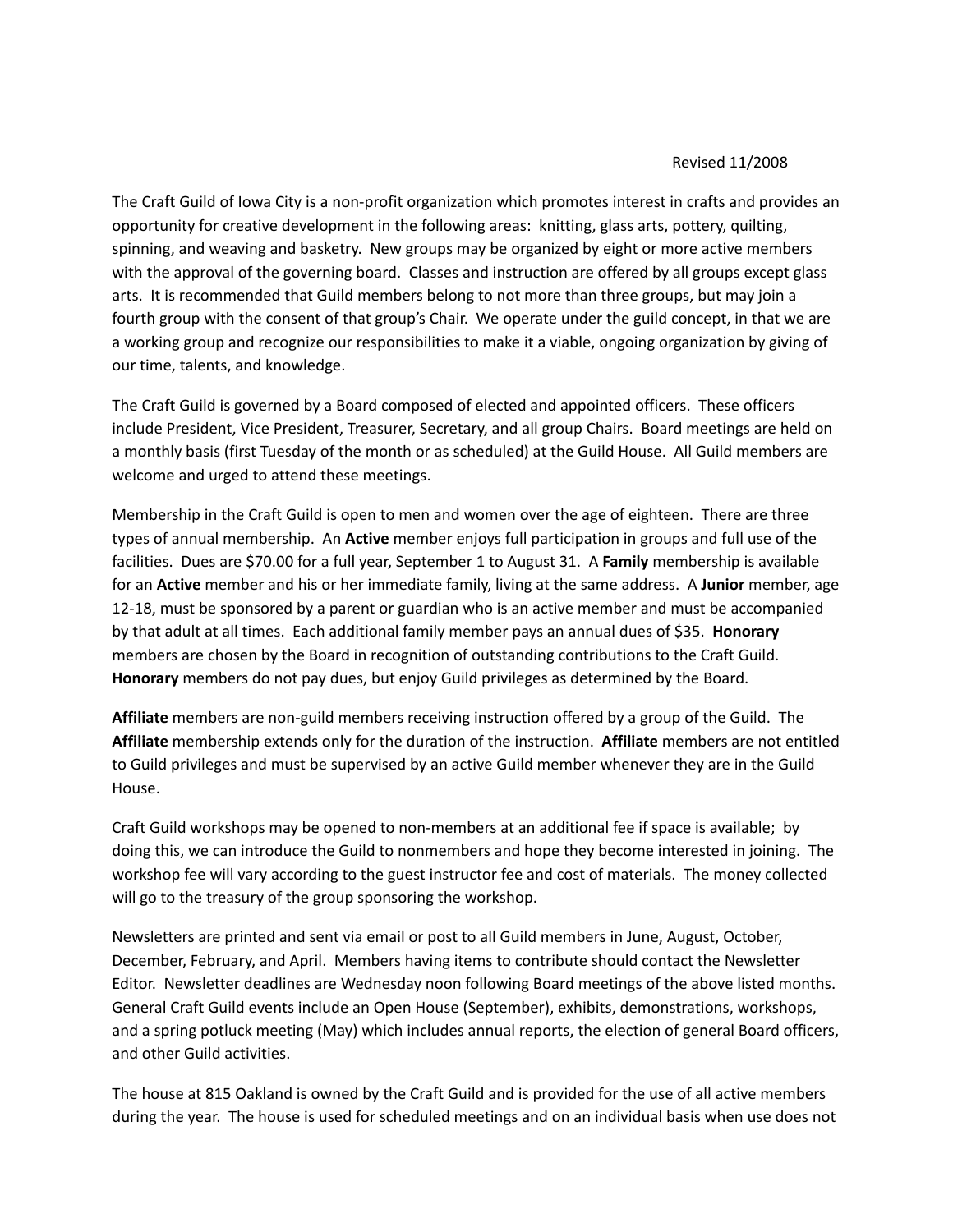interfere with a scheduled meeting. Entrance to the house is gained by the combination given to members when dues are paid.

The Guild has equipment and facilities available for casual and recreational use by its members. Guild facilities and equipment are not to be used by individual members (1) for the creation of items for personal remuneration that would offer that individual an unfair competitive advantage in the market place, (2) to seek or accept commission work which is reliant wholly, or in part, upon Guild equipment for its completion, or (3) to offer private, paid instruction. Nonmembers are not permitted use of the facilities or equipment with the exception of affiliate members.

As members of the Guild we have certain cooperative responsibilities: winterizing and spring cleaning the Guild House, volunteering to mow the lawn, painting, and doing repairs as needed.

The front door must be locked at all times. The basement door should be left open. All windows must be closed and locked and all lights turned off when you leave. The heat should be turned back to 60 in the winter when no one is using the house. In the summer the air conditioner should be turned off before leaving the house. Please double check these items before you leave the premises. There is no smoking at any time in the house. Please clean up after yourself. There is a vacuum cleaner stored in the closet on the first floor; it can be used anywhere but in the pottery room. Another vacuum cleaner is stored in the pottery room for use in that area. During the year members will be called upon for general clean-up of the house.

Children are not allowed in the house except on occasions when it is open to the public, such as Open House. This rule is for the safety of your child as well as for the protection of the equipment and the working conditions of the members.

If you should notice an odor coming from the kiln, please turn on the exhaust fan in the pottery room and open the inside pottery door. When spending time at the house, please park at the side of the Guild House; not blocking the picket fence or the neighbor's garage. When many members are at the Guild House it will be necessary for some to park on Oakland and Sheridan Avenues.

### **Guild Finances, Equipment, and Libraries**

All money collected goes into the Guild treasury. Accounts are kept for each individual Guild group and for the general Guild. Moneys are deposited and disbursed by the Guild Treasurer. Deposit or reimbursement requests by members should be accompanied by the appropriate form and submitted to the group or Guild treasurer.

Dues are deposited in the general Guild account. Fees collected for classes and materials are deposited in individual Group accounts. Expenditures from Group accounts are designated by those groups, with Board permission required for any amount over \$500, or expenditures which would impact other groups within the Guild, i.e., those requiring more space, utilities support, or modifications to the building. Groups may raise money through special projects with permission of the Board for deposit to their group account.

The general fund pays for the utilities services and other costs related to general building management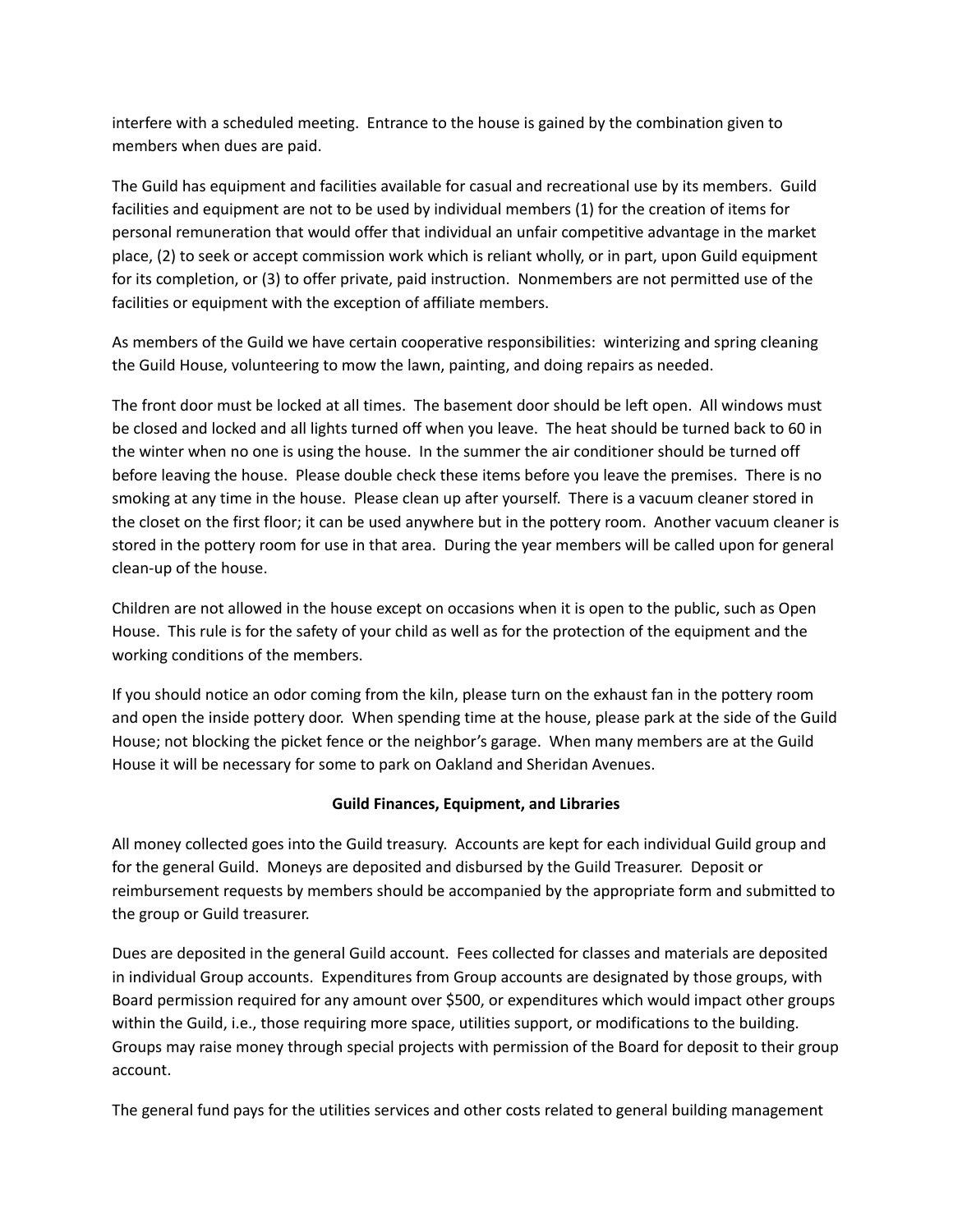and operation.

Special equipment and materials specific to a Guild group are the property of that group while it exists at the Guild. Each group is responsible for the purchase of this equipment, materials, and its maintenance. If a group ceases to exist those materials and equipment become the property of the Guild.

Purchases over \$500 must be approved by the Board even though individual group funds are used. If equipment or materials are no longer needed, the group may offer them for sale provided the sale proceeds are deposited in the group account and appropriate procedures for these sales are followed.

While each group is generally responsible for paying for equipment from their account, a group may request a loan from general Guild funds from the Board. If granted, specific repayment plans are required. If there are special circumstances that might warrant the general Guild sharing the cost of a proposed acquisition, a group may petition the Board for such consideration.

Each group has the responsibility to inventory their materials and equipment on a timely basis and to establish use policies consistent with safety, security, and the general goals of the Guild.

#### **House Committee**

A House Committee may be appointed by the Board to evaluate the interior and exterior facilities of the Craft Guild and make recommendations to the Board for short- and long-term improvements, with a suggested sequence for implementation. These improvements should also take into account routine maintenance concerns and schedules. The Board of the Craft Guild is responsible for the safe and efficient operation of the structure and oversight of facilities use within the building. General fixtures and furnishings in support of active group needs are also the responsibility of the Board.

Improvements to the Guild facilities fall into four categories:

- 1. Physical modification: Wall repairs, windows, any changes to the structure or utilities services.
- 2. Housekeeping: General oversight.
- 3. Cosmetics: Generally the finishes on walls, floors, windows, etc.
- 4. Furnishings: Those for general use (tables, chairs, etc.,) or possibly building shelving for libraries and equipment storage.

Since the general appearance of Guild facilities is of concern to this committee, interior building signs and posted policy statements are also committee responsibilities.

This committee is responsible for coordinating and implementing the improvements and maintenance programs approved by the Board.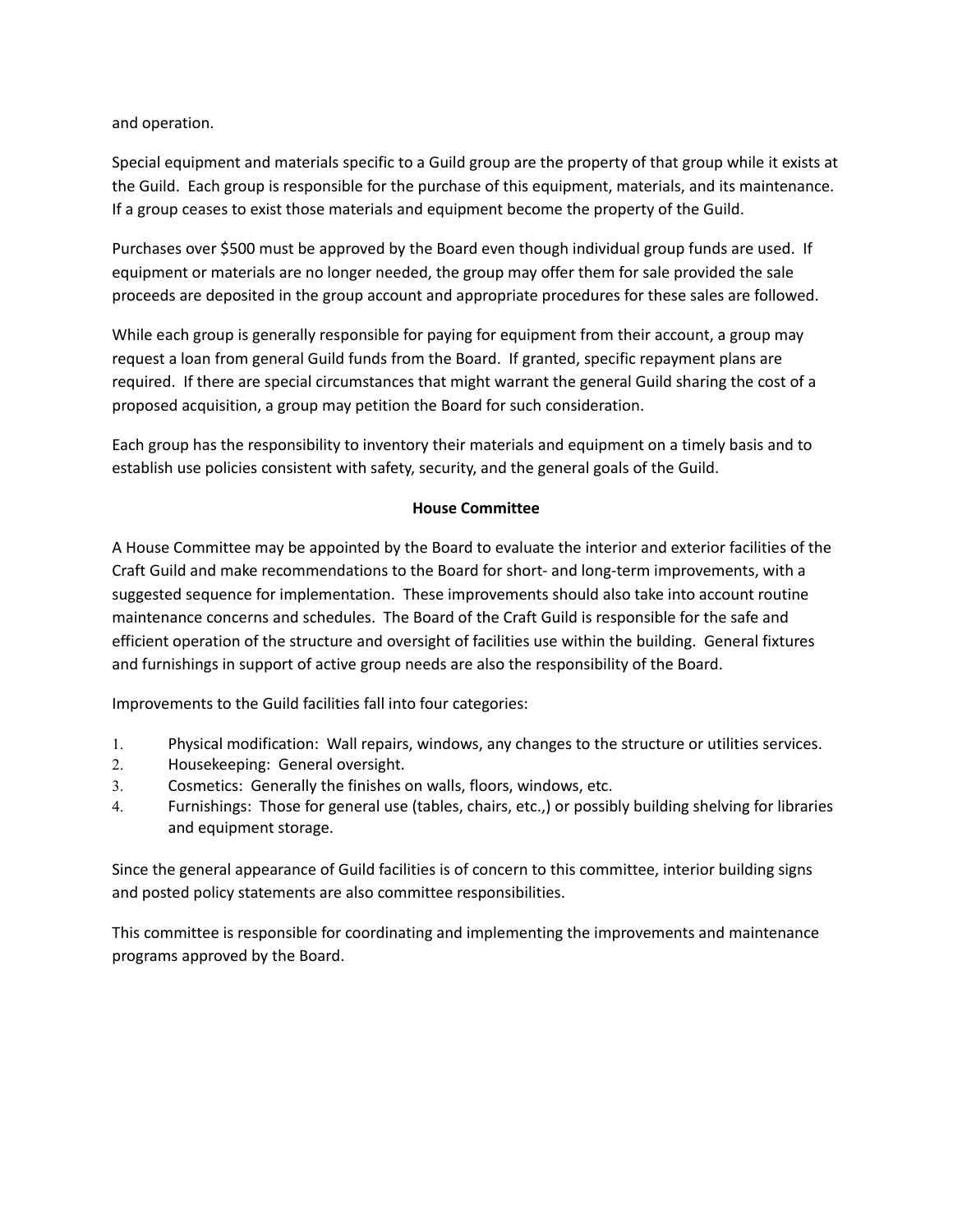### **Member Groups of the Craft Guild of Iowa City**

#### **Statements of Policy**

#### **Daycrafters**

Daycrafters began as a daytime spinners' group but has evolved to include any member who wishes to work on any handwork. This group meets on the second Thursday morning in member's homes. The group focus is a "gathering time" to complete projects, and also to provide mentoring or to share information about any of the fiber-arts, or other groups.

#### **Knitters**

Knitters meet informally with either a daytime or evening group at the Guild House. Anyone with an interest in knitting is welcome. No experience is necessary to join the group.

The emphasis is on the sharing of ideas and exchange of knowledge between members. Items from the library can be checked out by members. "Show and Tell" of completed projects by members at the meetings is encouraged, but is completely voluntary.

#### **Glass Arts**

The Glass Artists meet on a weekly basis at the Guild House. Equipment may be used by the group members at the Guild House. New members must have a working knowledge of copper enameling, stained glass or beading.

#### **Potters**

There are monthly pottery meetings, except in summer. The elected officers of the potters are Chair, Secretary/Treasurer, Material/Glazes Chair, and Firing Chair. The duties of these officers are as follows:

Chair: Holds the monthly meetings; provides material for the Guild Newsletter and represents the Potters Group at the monthly Board meetings; forms committees for accomplishing specific tasks, such as clean-up, sales, demonstration; organizes classes.

Secretary/Treasurer: Takes in all monies collected for classes, fees, clay, and donations; gives a financial report at the monthly meetings and arranges for payment of all bills as well as handling all bookkeeping concerning bills and money received; keeps record of new members.

Materials/Glazes Chair: Responsible for ordering all materials, forwarding all bills to the Secretary/Treasurer for processing; responsible for receiving materials.

Firing Chair: Evaluates firings; checks running time of kiln, keeps track of firings (kinds and dates); responsible for gapping the kiln every 20 firings.

Certain SAFETY RULES should be strictly observed in the pottery room.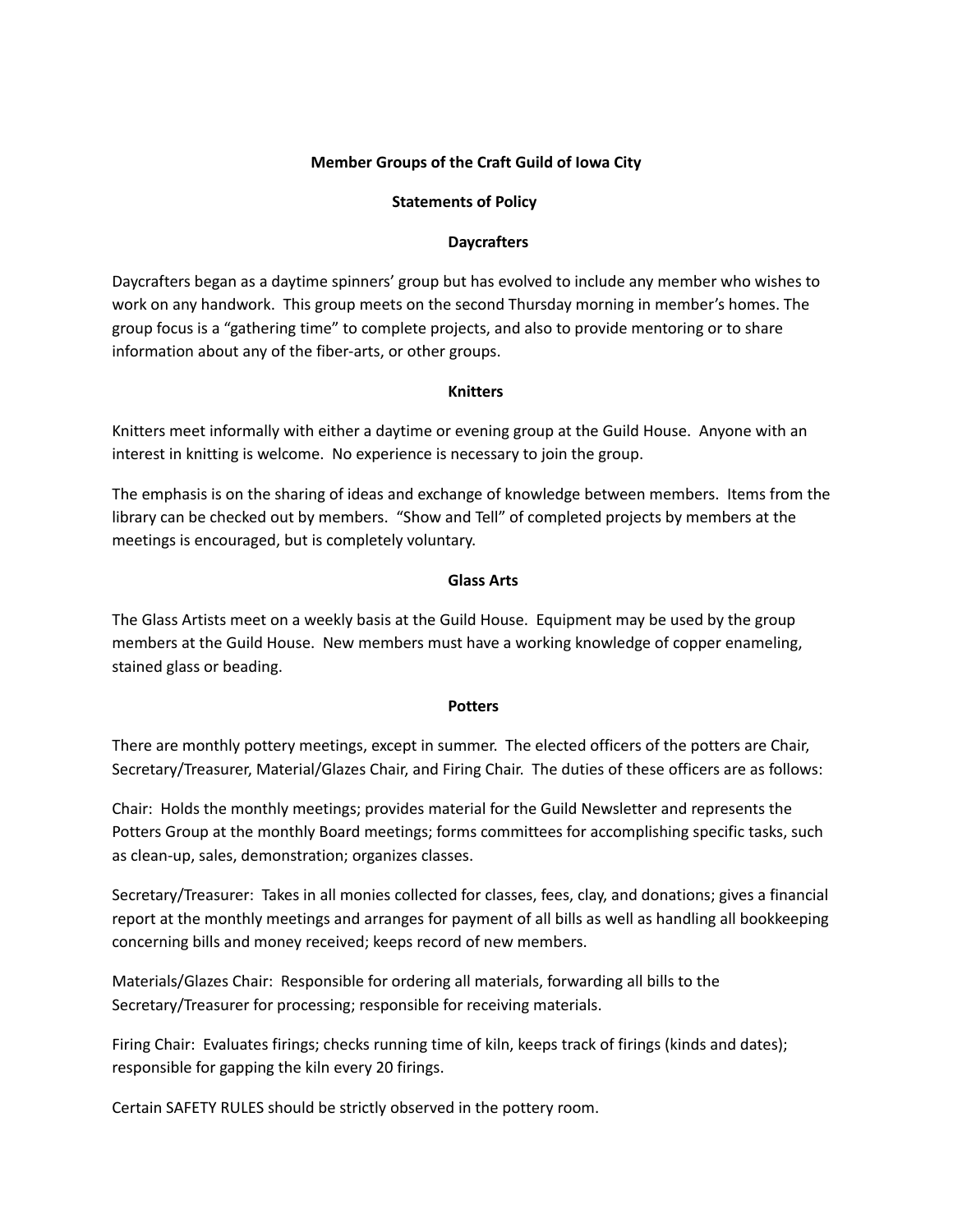- 1. Check with the Materials/Glazes Chair before mixing glazes or clay bodies to learn of procedures and possible hazards.
- 2. Operation of the kiln should be under the supervision of the firing chair, to ensure that proper procedure is used. No two kilns are turned on at once as this blows the main fuse or breaker. The kiln should not be loaded, unloaded, the kiln cracked, or switch turned on or off without instructions from the firing chair. The exhaust fan should be turned on when the kiln is on.
- 3. Wear a mask when mixing chemicals; it is advisable to wear gloves.
- 4. No smoking or food containers allowed in the pottery room.
- 5. Turn on exhaust fan when kiln is on.
- 6. Always wear shoes.
- 7. Clean-up is a cooperative effort. However, each member is responsible for cleaning up after themselves (includes wheel, bats, wedging table, table-top, etc.). Also take time to sweep the floor, especially after trimming. This is important especially for the next person, as well as to keep down the clay dust (one of the most hazardous materials in the area).
- 8. Never operate the pugmill when alone in the house.

Beginning pottery classes are taught each fall and spring as interest demands. An instruction fee is charged in addition to Guild dues.

#### **Quilters**

The Quilters, members who range from beginners to experienced quilters, meet informally in members' homes on the fourth Thursday morning. The Quilters plan their meetings based on a quilting technique or topic which interests them. Members help each other with skills and ideas. Each member sets personal goals for starting and finishing individual projects. Finished projects are shared at Guild functions. The Quilters welcome new quilters who would like to learn piecing, appliquéing, or quilting.

#### **Spinners**

The Spinners meet each month from September to May with the exception of December. Meetings are held at the Guild House on the third Tuesday and begin at 7:30 p.m. At these meetings business is transacted, a program is presented, and members share ideas, accomplishments, and resources.

The elected officers consist of a Chair and a Secretary/Treasurer. The Chair appoints committees as needed. The nominating committee is appointed by the Chair no later than the April meeting. The committee is to report nominations to the Spinners at the May meeting, with the election of officers to follow immediately.

Spinning equipment (carders, wheels, drum carders, and library) may be borrowed by the members of the Spinners for a period of one month. A sign-out sheet is maintained for all equipment.

Instruction in spinning will be offered as interest demands. Spinning and related workshops may be initiated from time to time as there is an interest and need. Revenues acquired from such workshops and classes are to be used for the good of the Spinners.

Special events in which the Spinners have participated are demonstrations, workshops, Iowa Spin-In, the Iowa Federation of Handweavers and Spinners, and the Iowa State Fair.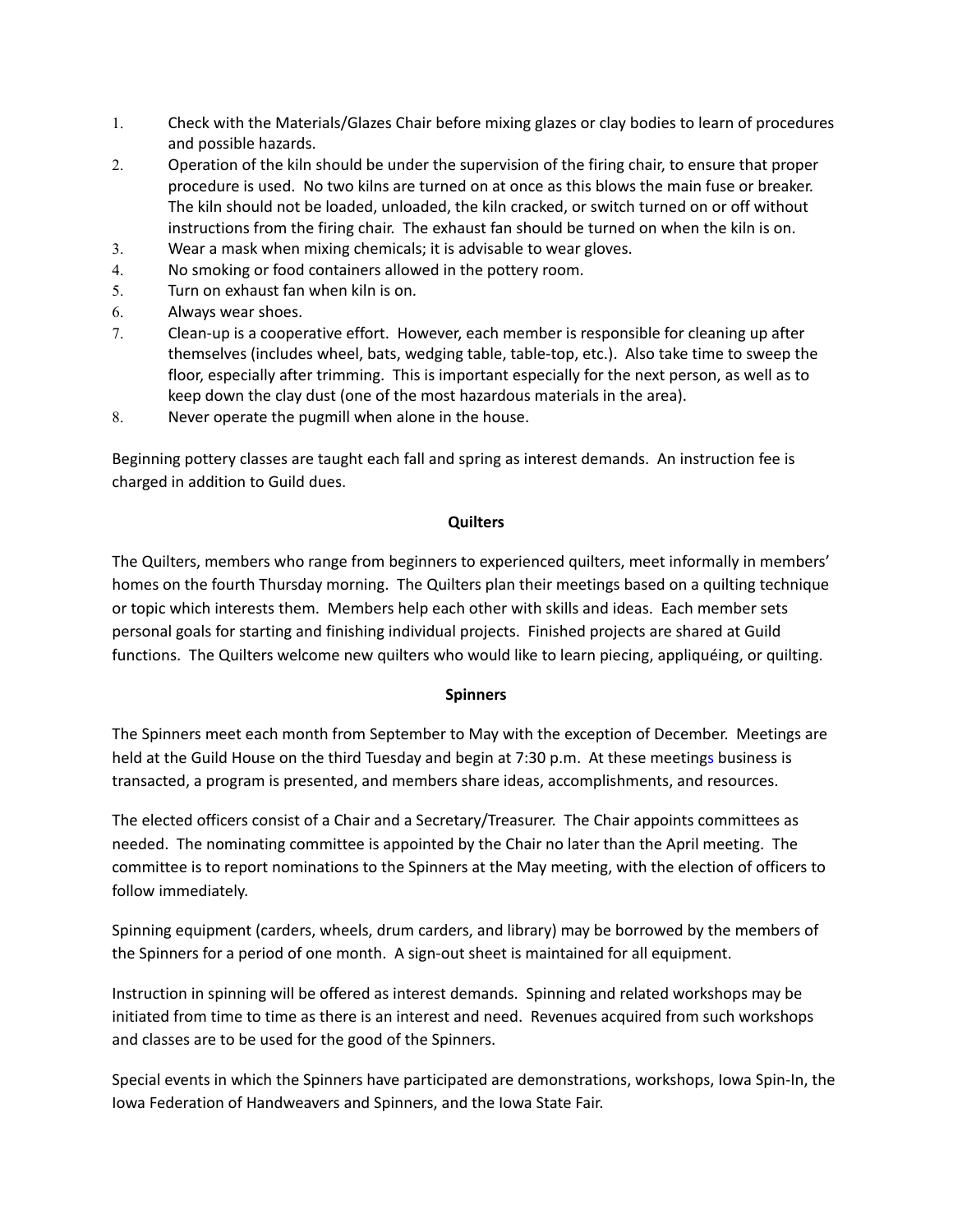#### **Weavers**

Weavers is open to all weavers and basket makers or those interested in weaving and basketry. Weavers generally meet on the fourth Tuesday of each month, with the exceptions of December, June and July. Meetings are usually held at the Guild House at 7:30 p.m. Changes in this schedule are in the Guild Newsletter and announced at general meetings. Meetings consist of a business section, special programs, and project sharing. In addition to these monthly meetings, other special activities, such as pattern weaving workshops, basketry workshops, and other special workshops are held throughout the year and are open to all guild members on a sign-up basis for a fee. Subjects and sign-up sheets are presented at general meetings. A schedule of meeting dates and program topics is available at the Open House.

The Weavers Study Group is open to all weavers who know how to wind a warp and prepare a loom. This group meets monthly in members' homes. In May the group decides on activities for the coming year. Programs are prepared and presented by Study Group members. A program outline is available at Open House. Members are charged material costs.

Beginning weaving classes are taught each fall and spring as demand warrants. An instruction fee is charged in addition to Guild dues.

An extensive library of books, periodicals, and swatch samples is available to be checked out for one month. These materials are in the library which is available at general meetings or by arrangement with the librarian.

Looms and other weaving equipment are available to members of the Weavers at no charge for a period of one month. These items may be checked out at any time. Prior to Open House and any general workshop, looms must be returned to the Guild House. Members should report any problems with equipment to the Equipment Committee Chair. Equipment to be used only at the Guild House and not for checking out are listed on the bulletin board next to the sign-out sheet and, in many instances, on the equipment itself.

Library materials and weaving equipment have been accumulated over a long period of time using funds earned by the Weavers or through donations. Members are individually responsible for following appropriate check-out procedures and proper care of materials and equipment while using these items. Library materials and equipment are updated and improved with funds earned through various projects.

#### **Organization**

Weavers have three elective offices which are Chair, Program Chair, and Secretary/Treasurer; term of office is one year (may be extended). In addition to these offices, the Chair appoints heads of three standing committees; Equipment, Library, and Hospitality. These committee chairs, the elected officers, and the weaving instructor constitute the executive committee of the Weavers.

The Chair appoints a nominating committee each year prior to April 1 to seek candidates for the elective offices. These names are presented at the general meeting in May for the election. In the event of a vacancy during the year, the remaining officers appoint someone to complete the term of the officer.